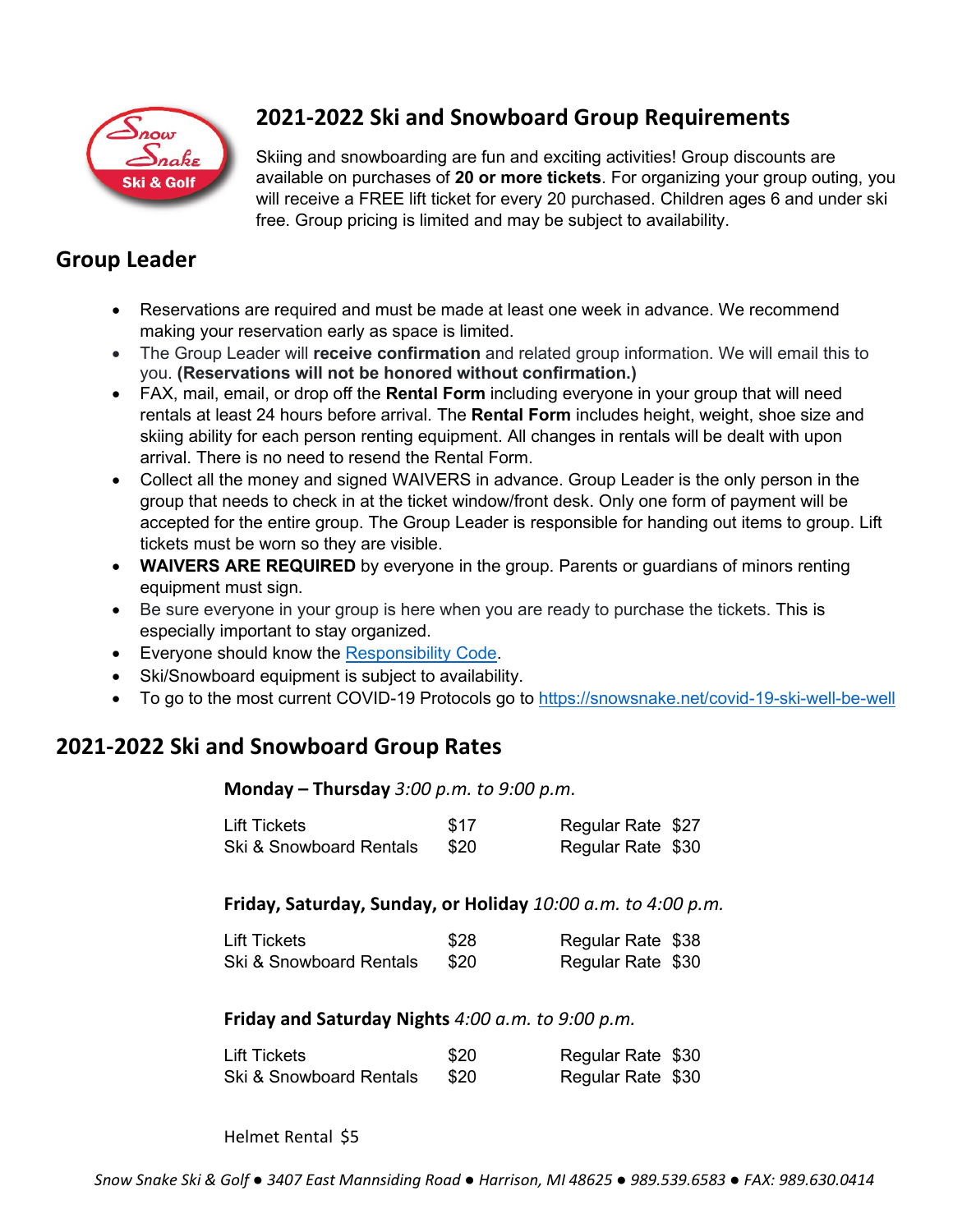

**Group Name or Group Leader's Name: \_\_\_\_\_\_\_\_\_\_\_\_\_\_\_\_\_\_\_\_\_\_\_\_\_\_\_\_\_\_\_\_\_\_\_\_\_\_**

**I understand that skiing and snowboarding involve inherent risks and dangers**, including but not limited to: changing weather conditions, changes in terrain, boarding, riding and disembarking lifts, variable snow conditions, collisions with others or with manmade or natural objects, the presence of snow making or grooming equipment and unmarked natural and unnatural hazards which may lead to personal injuries, including brain damage, paralysis and death.

I understand that a helmet designed for use in snow sports may help reduce the risk of some injuries. I recognize that injury or death can result from low or high energy impacts, even when a helmet is worn. **I understand that a binding system cannot guarantee the user's safety.** I understand that release bindings will not release at all times or under all circumstances where release may prevent injury or death, nor is it possible to predict every situation in which they will release. I understand that snowboards have bindings that are not designed to release as a result of forces generated during ordinary operation.

I agree on behalf of the Minor to accept all equipment provided for use during Group Outings **AS IS**. I agree to accept full financial responsibility for the care of the equipment while it is in the Minor's possession. I agree to be responsible for the replacement at full value of any equipment provided under this form, but not returned to the rental facility or for that returned in unusable condition. I agree all rental equipment will be returned clean, by the agreed date. I agree that either I, or an authorized designee, will execute the rental information. All user information with respect to height, weight, age and skier/snowboarder ability provided will be true and accurate.

In consideration of the Minor being allowed to participate in Group Outing activities, I expressly assume and accept any and all risks and dangers associated with the Minor's participation in Group Outing activities and/or which relates in any way to the use of the equipment issued to the user. In further consideration, I agree to **Release, Hold Harmless, Indemnify and Defend** Snow Snake Mountain, Inc., its employees, owners and agents and the manufacturers and distributors of the equipment and their successors in interest (collectively "the Providers") from and against any and all claims, or suits, including claims or suits brought by the Minor, including but not limited to: allegations of negligence, including the negligence of the Providers, breach of contract, breach of any statutory duty or other duty of care and breach of express or implied warranty. I further agree to **Indemnify, Hold Harmless and Defend** the Providers from any and all costs or expenses, without limitation, which the Providers sustain as a result of, related to, or alleged to be related to the Minor's participation in Group Outing activities or other activities available on Snow Snake Mountain, Inc. premises.

This Agreement is governed by the laws of the State of Michigan. If any part of this Agreement is found to be unenforceable all other parts shall remain in full force and effect.

**I HAVE READ AND UNDERSTAND THIS IS A CONTINUING RENTAL AGREEMENT & LIABILITY RELEASE. I AGREE TO BE BOUND BY THE TERMS OF THIS AGREEMENT AND I VOLUNTARILY SIGN THIS DOCUMENT WITHOUT RESERVATIONS.**

|                                                                                                                                                                                                                                                                 | Date: |
|-----------------------------------------------------------------------------------------------------------------------------------------------------------------------------------------------------------------------------------------------------------------|-------|
| <b>Parent/Guardian's Name:</b><br>the control of the control of the control of the control of the control of the control of the control of the control of the control of the control of the control of the control of the control of the control of the control |       |
|                                                                                                                                                                                                                                                                 |       |
|                                                                                                                                                                                                                                                                 |       |